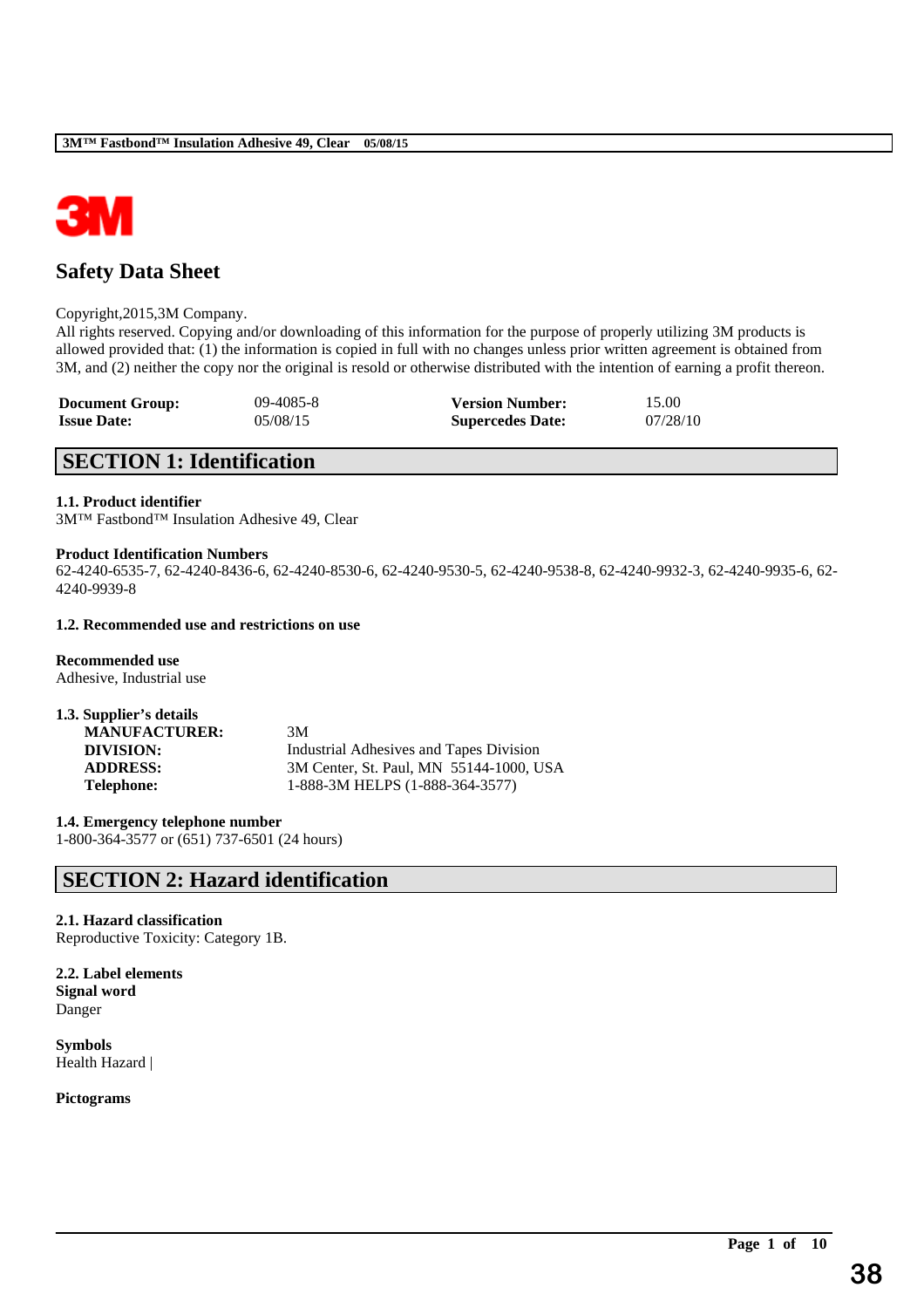

**Hazard Statements** May damage fertility or the unborn child.

### **Precautionary Statements**

### **Prevention:**

Obtain special instructions before use. Do not handle until all safety precautions have been read and understood. Wear protective gloves and eye/face protection.

### **Response:**

IF IN EYES: Rinse cautiously with water for several minutes. Remove contact lenses, if present and easy to do. Continue rinsing. If eye irritation persists: Get medical advice/attention.

IF exposed or concerned: Get medical advice/attention.

### **Storage:**

Store locked up.

**Disposal:**

Dispose of contents/container in accordance with applicable local/regional/national/international regulations.

# **2.3. Hazards not otherwise classified**

None.

# **SECTION 3: Composition/information on ingredients**

| Ingredient       | $\mathsf{IC.A.S.}\,\mathsf{No.}$ | $\%$ by Wt                  |
|------------------|----------------------------------|-----------------------------|
| Acrylate Polymer | Trade Secret*                    | 40 - 70 Trade Secret $*$    |
| Water            | 17732-18-5                       | 30 - 60 Trade Secret *      |
| <b>Toluene</b>   | 108-88-3                         | $\leq 0.2$ Trade Secret $*$ |

\*The specific chemical identity and/or exact percentage (concentration) of this composition has been withheld as a trade secret.

# **SECTION 4: First aid measures**

### **4.1. Description of first aid measures**

**Inhalation:** 

Remove person to fresh air. If you feel unwell, get medical attention.

### **Skin Contact:**

Wash with soap and water. If you are concerned, get medical advice.

# **Eye Contact:**

Flush with large amounts of water. Remove contact lenses if easy to do. Continue rinsing. If signs/symptoms persist, get medical attention.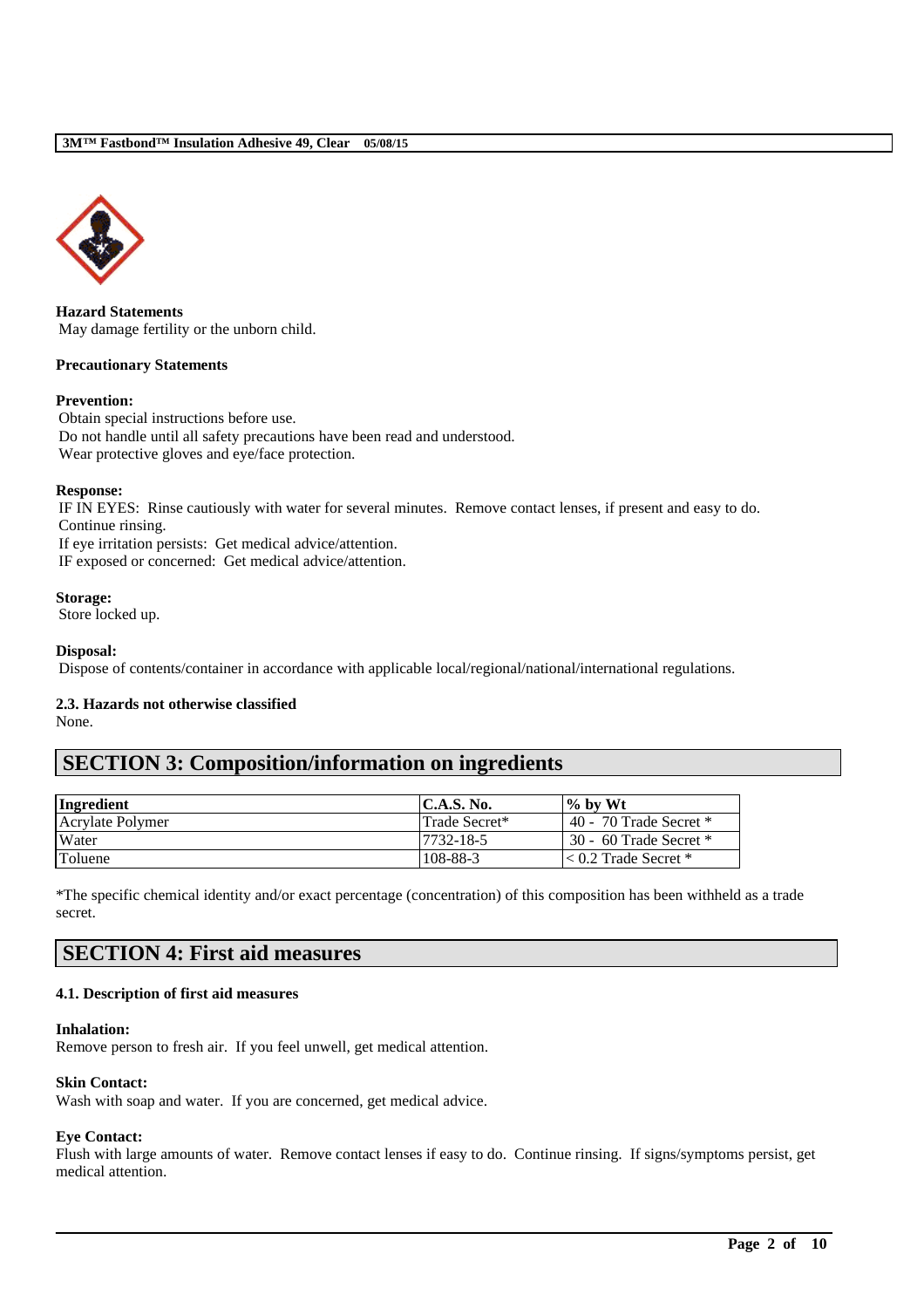# **If Swallowed:**

Rinse mouth. If you are concerned, get medical advice.

### **4.2. Most important symptoms and effects, both acute and delayed**

See Section 11.1. Information on toxicological effects.

# **4.3. Indication of any immediate medical attention and special treatment required**

Not applicable

# **SECTION 5: Fire-fighting measures**

# **5.1. Suitable extinguishing media**

In case of fire: Use a fire fighting agent suitable for ordinary combustible material such as water or foam to extinguish.

### **5.2. Special hazards arising from the substance or mixture** None inherent in this product.

**Hazardous Decomposition or By-Products Substance Condition**

Carbon monoxide During Combustion Carbon dioxide During Combustion

# **5.3. Special protective actions for fire-fighters**

No special protective actions for fire-fighters are anticipated.

# **SECTION 6: Accidental release measures**

# **6.1. Personal precautions, protective equipment and emergency procedures**

Evacuate area. Ventilate the area with fresh air. For large spill, or spills in confined spaces, provide mechanical ventilation to disperse or exhaust vapors, in accordance with good industrial hygiene practice. Refer to other sections of this SDS for information regarding physical and health hazards, respiratory protection, ventilation, and personal protective equipment.

# **6.2. Environmental precautions**

Avoid release to the environment. For larger spills, cover drains and build dikes to prevent entry into sewer systems or bodies of water.

# **6.3. Methods and material for containment and cleaning up**

Contain spill. Working from around the edges of the spill inward, cover with bentonite, vermiculite, or commercially available inorganic absorbent material. Mix in sufficient absorbent until it appears dry. Remember, adding an absorbent material does not remove a physical, health, or environmental hazard. Collect as much of the spilled material as possible. Place in a closed container approved for transportation by appropriate authorities. Clean up residue with detergent and water. Seal the container. Dispose of collected material as soon as possible.

# **SECTION 7: Handling and storage**

# **7.1. Precautions for safe handling**

For industrial or professional use only. Do not handle until all safety precautions have been read and understood. Do not breathe dust/fume/gas/mist/vapors/spray. Do not get in eyes, on skin, or on clothing. Do not eat, drink or smoke when using this product. Wash thoroughly after handling. Avoid release to the environment. Avoid contact with oxidizing agents (eg. chlorine, chromic acid etc.) Use personal protective equipment (gloves, respirators, etc.) as required.

\_\_\_\_\_\_\_\_\_\_\_\_\_\_\_\_\_\_\_\_\_\_\_\_\_\_\_\_\_\_\_\_\_\_\_\_\_\_\_\_\_\_\_\_\_\_\_\_\_\_\_\_\_\_\_\_\_\_\_\_\_\_\_\_\_\_\_\_\_\_\_\_\_\_\_\_\_\_\_\_\_\_\_\_\_\_\_\_\_\_

# **7.2. Conditions for safe storage including any incompatibilities**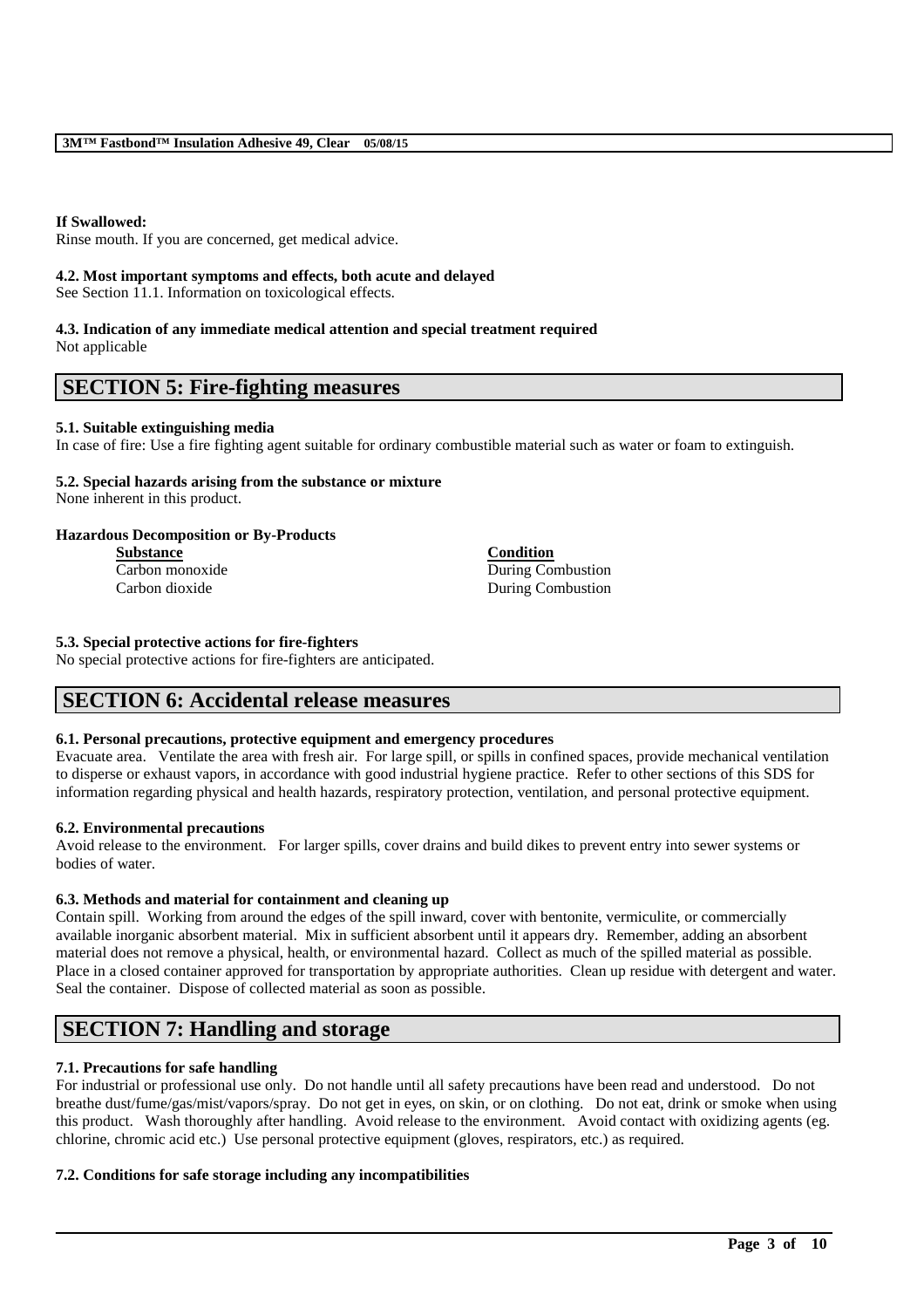Store away from heat. Store away from acids. Store away from oxidizing agents.

# **SECTION 8: Exposure controls/personal protection**

## **8.1. Control parameters**

### **Occupational exposure limits**

If a component is disclosed in section 3 but does not appear in the table below, an occupational exposure limit is not available for the component.

| Ingredient | <b>C.A.S. No.</b> | Agency       | Limit type                       | <b>Additional Comments</b> |
|------------|-------------------|--------------|----------------------------------|----------------------------|
| Toluene    | 108-88-3          | <b>CMRG</b>  | $STEL:75$ ppm                    | <b>Skin Notation</b>       |
| Toluene    | 108-88-3          | <b>OSHA</b>  | $\vert$ TWA:200 ppm;CEIL:300 ppm |                            |
| Toluene    | 108-88-3          | <b>ACGIH</b> | TWA:20 ppm                       | A4: Not class. as human    |
|            |                   |              |                                  | carcin                     |

ACGIH : American Conference of Governmental Industrial Hygienists

AIHA : American Industrial Hygiene Association

CMRG : Chemical Manufacturer's Recommended Guidelines

OSHA : United States Department of Labor - Occupational Safety and Health Administration

TWA: Time-Weighted-Average

STEL: Short Term Exposure Limit

CEIL: Ceiling

### **8.2. Exposure controls**

### **8.2.1. Engineering controls**

Use general dilution ventilation and/or local exhaust ventilation to control airborne exposures to below relevant Exposure Limits and/or control dust/fume/gas/mist/vapors/spray. If ventilation is not adequate, use respiratory protection equipment.

# **8.2.2. Personal protective equipment (PPE)**

# **Eye/face protection**

Select and use eye/face protection to prevent contact based on the results of an exposure assessment. The following eye/face protection(s) are recommended: Safety Glasses with side shields

# **Skin/hand protection**

Select and use gloves and/or protective clothing approved to relevant local standards to prevent skin contact based on the results of an exposure assessment. Selection should be based on use factors such as exposure levels, concentration of the substance or mixture, frequency and duration, physical challenges such as temperature extremes, and other use conditions. Consult with your glove and/or protective clothing manufacturer for selection of appropriate compatible gloves/protective clothing. Note: Nitrile gloves may be worn over polymer laminate gloves to improve dexterity. Gloves made from the following material(s) are recommended: Fluoroelastomer Polyvinyl Alcohol (PVA)

Polymer laminate

# **Respiratory protection**

An exposure assessment may be needed to decide if a respirator is required. If a respirator is needed, use respirators as part of a full respiratory protection program. Based on the results of the exposure assessment, select from the following respirator type(s) to reduce inhalation exposure:

\_\_\_\_\_\_\_\_\_\_\_\_\_\_\_\_\_\_\_\_\_\_\_\_\_\_\_\_\_\_\_\_\_\_\_\_\_\_\_\_\_\_\_\_\_\_\_\_\_\_\_\_\_\_\_\_\_\_\_\_\_\_\_\_\_\_\_\_\_\_\_\_\_\_\_\_\_\_\_\_\_\_\_\_\_\_\_\_\_\_

Half facepiece or full facepiece air-purifying respirator suitable for organic vapors and particulates

For questions about suitability for a specific application, consult with your respirator manufacturer.

# **SECTION 9: Physical and chemical properties**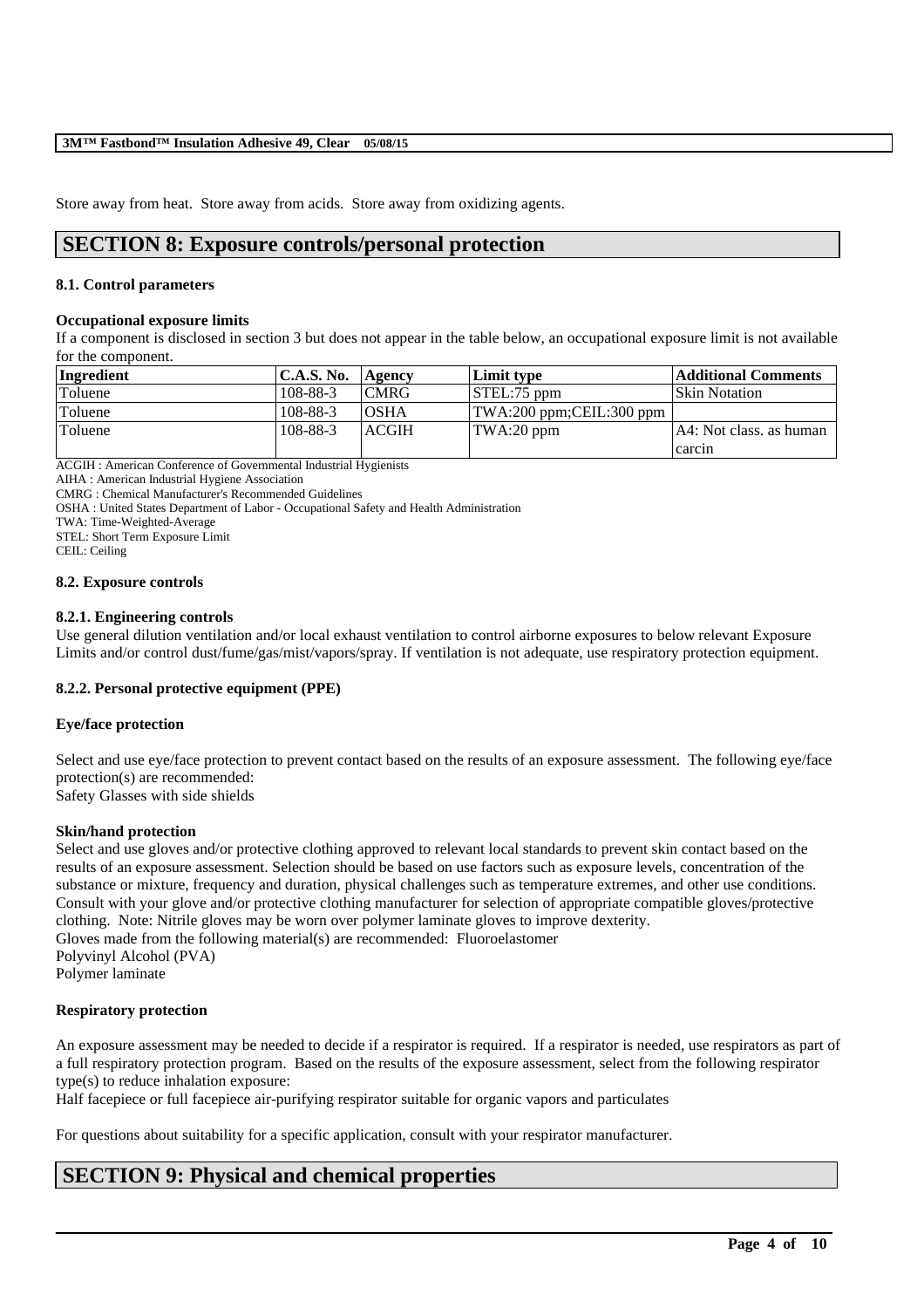| 9.1. Information on basic physical and chemical properties |                                                           |
|------------------------------------------------------------|-----------------------------------------------------------|
| <b>General Physical Form:</b>                              | Liquid                                                    |
| <b>Specific Physical Form:</b>                             | Emulsion                                                  |
| Odor, Color, Grade:                                        | Milky white liquid with soapy, acrylate odor.             |
| <b>Odor threshold</b>                                      | No Data Available                                         |
| pH                                                         | $\leq$ =4.5                                               |
| <b>Melting point</b>                                       | Not Applicable                                            |
| <b>Boiling Point</b>                                       | $>=212$ °F                                                |
| <b>Flash Point</b>                                         | >=300 °F [ <i>Test Method:</i> Pensky-Martens Closed Cup] |
| <b>Evaporation rate</b>                                    | 1.0 $[RefStd: WATER=1]$                                   |
| Flammability (solid, gas)                                  | Not Applicable                                            |
| <b>Flammable Limits(LEL)</b>                               | Not Applicable                                            |
| <b>Flammable Limits(UEL)</b>                               | Not Applicable                                            |
| <b>Vapor Pressure</b>                                      | 18 mmHg [@ 68 °F]                                         |
| <b>Vapor Density</b>                                       | $\leq 1.0$ [ <i>Ref Std: AIR=1</i> ]                      |
| <b>Density</b>                                             | $0.99$ g/ml                                               |
| <b>Specific Gravity</b>                                    | 0.99 [ $RefStd: WATER=1$ ]                                |
| <b>Solubility in Water</b>                                 | Moderate                                                  |
| Solubility- non-water                                      | No Data Available                                         |
| <b>Partition coefficient: n-octanol/water</b>              | No Data Available                                         |
| <b>Autoignition temperature</b>                            | Not Applicable                                            |
| <b>Decomposition temperature</b>                           | No Data Available                                         |
| <b>Viscosity</b>                                           | 200 - 3,000 centipoise [@ 73.4 °F]                        |
| <b>Hazardous Air Pollutants</b>                            | <= 0.2 % weight [Test Method: Calculated]                 |
| <b>VOC Less H2O &amp; Exempt Solvents</b>                  | <= 20 g/l [Test Method: calculated SCAQMD rule 443.1]     |
| <b>Solids Content</b>                                      | $40 - 70%$                                                |
|                                                            |                                                           |

# **SECTION 10: Stability and reactivity**

## **10.1. Reactivity**

This material may be reactive with certain agents under certain conditions - see the remaining headings in this section.

### **10.2. Chemical stability**

Stable.

## **10.3. Possibility of hazardous reactions**

Hazardous polymerization will not occur.

### **10.4. Conditions to avoid** Heat

**10.5. Incompatible materials** Strong acids Strong oxidizing agents

# **10.6. Hazardous decomposition products**

**Substance Condition**

# None known.

\_\_\_\_\_\_\_\_\_\_\_\_\_\_\_\_\_\_\_\_\_\_\_\_\_\_\_\_\_\_\_\_\_\_\_\_\_\_\_\_\_\_\_\_\_\_\_\_\_\_\_\_\_\_\_\_\_\_\_\_\_\_\_\_\_\_\_\_\_\_\_\_\_\_\_\_\_\_\_\_\_\_\_\_\_\_\_\_\_\_

Refer to section 5.2 for hazardous decomposition products during combustion.

# **SECTION 11: Toxicological information**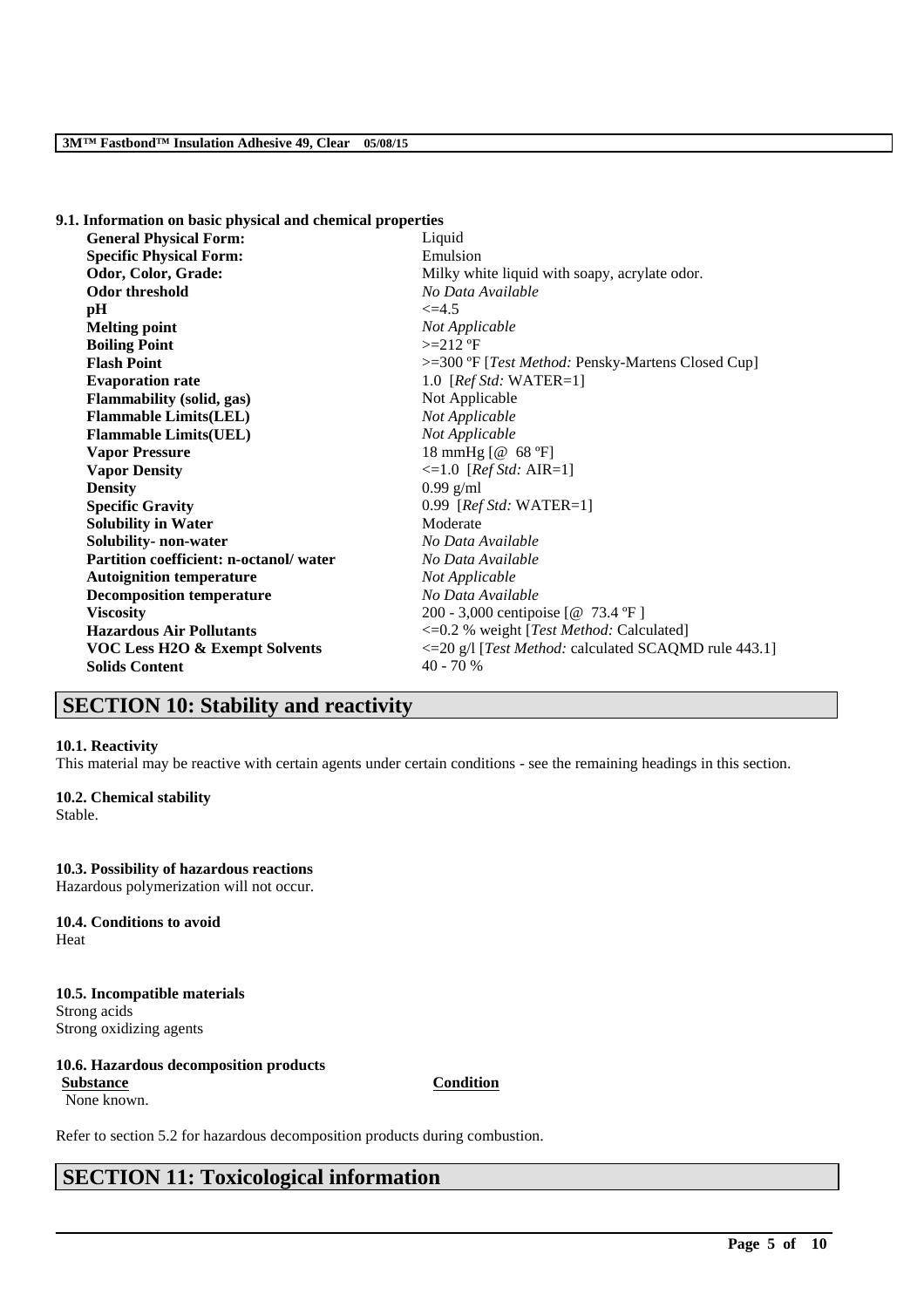**The information below may not be consistent with the material classification in Section 2 if specific ingredient classifications are mandated by a competent authority. In addition, toxicological data on ingredients may not be reflected in the material classification and/or the signs and symptoms of exposure, because an ingredient may be present below the threshold for labeling, an ingredient may not be available for exposure, or the data may not be relevant to the material as a whole.**

# **11.1. Information on Toxicological effects**

### **Signs and Symptoms of Exposure**

### **Based on test data and/or information on the components, this material may produce the following health effects:**

### **Inhalation:**

Respiratory Tract Irritation: Signs/symptoms may include cough, sneezing, nasal discharge, headache, hoarseness, and nose and throat pain.

### **Skin Contact:**

Contact with the skin during product use is not expected to result in significant irritation.

### **Eye Contact:**

Contact with the eyes during product use is not expected to result in significant irritation.

### **Ingestion:**

No known health effects.

### **Additional Health Effects:**

## **Reproductive/Developmental Toxicity:**

Contains a chemical or chemicals which can cause birth defects or other reproductive harm.

### **Toxicological Data**

If a component is disclosed in section 3 but does not appear in a table below, either no data are available for that endpoint or the data are not sufficient for classification.

### **Acute Toxicity**

| Route       | <b>Species</b> | <b>Value</b>                                      |
|-------------|----------------|---------------------------------------------------|
| Ingestion   |                | No data available; calculated $ATE > 5,000$ mg/kg |
| Dermal      | Rat            | LD50 12,000 mg/kg                                 |
| Inhalation- | Rat            | LC50 $30 \text{ mg/l}$                            |
| Vapor (4    |                |                                                   |
| hours)      |                |                                                   |
| Ingestion   | Rat            | LD50 5,550 mg/kg                                  |
|             |                |                                                   |

 $ATE = acute$  toxicity estimate

### **Skin Corrosion/Irritation**

| Name               | $\sim$<br><b>Species</b> | $-  -$<br>√alue    |
|--------------------|--------------------------|--------------------|
| $T = 1$<br>`oluene | Rabbit                   | $\sim$<br>Irritant |

## **Serious Eye Damage/Irritation**

| Name    | Species | Value                       |
|---------|---------|-----------------------------|
| Toluene | Rabbit  | Mo<br>: irritant<br>rderate |

# **Skin Sensitization**

| Name              | <b>Species</b> | Value                     |
|-------------------|----------------|---------------------------|
| $\sim$<br>'oluene | iumea          | Not<br>can<br>sensitizing |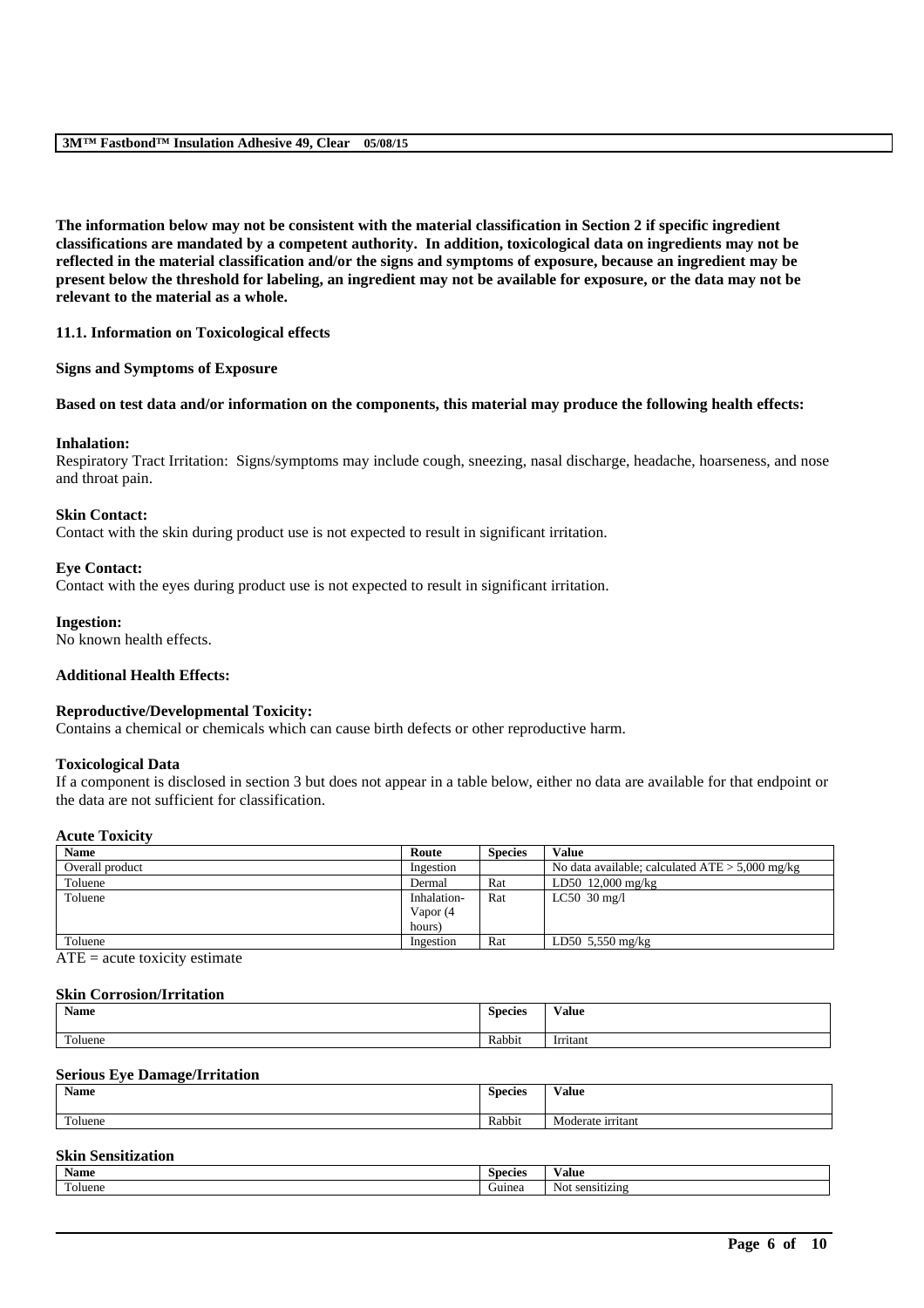| n10 |  |  |
|-----|--|--|

# **Respiratory Sensitization**

For the component/components, either no data are currently available or the data are not sufficient for classification.

## **Germ Cell Mutagenicity**

| <b>Name</b> | Route    | Value         |
|-------------|----------|---------------|
| Toluene     | In Vitro | Not mutagenic |
| Toluene     | In vivo  | Not mutagenic |

### **Carcinogenicity**

| <b>Name</b> | Route      | <b>Species</b> | Value                                          |
|-------------|------------|----------------|------------------------------------------------|
| Toluene     | Dermal     | Mouse          | Some positive data exist, but the data are not |
|             |            |                | sufficient for classification                  |
| Toluene     | Ingestion  | Rat            | Some positive data exist, but the data are not |
|             |            |                | sufficient for classification                  |
| Toluene     | Inhalation | Mouse          | Some positive data exist, but the data are not |
|             |            |                | sufficient for classification                  |

# **Reproductive Toxicity**

### **Reproductive and/or Developmental Effects**

| Name    | Route      | <b>Value</b>                               | <b>Species</b> | <b>Test Result</b> | <b>Exposure</b> |
|---------|------------|--------------------------------------------|----------------|--------------------|-----------------|
|         |            |                                            |                |                    | <b>Duration</b> |
| Toluene | Inhalation | Some positive female reproductive data     | Human          | NOAEL Not          | occupational    |
|         |            | exist, but the data are not sufficient for |                | available          | exposure        |
|         |            | classification                             |                |                    |                 |
| Toluene | Inhalation | Some positive male reproductive data       | Rat            | NOAEL 2.3          | generation      |
|         |            | exist, but the data are not sufficient for |                | mg/1               |                 |
|         |            | classification                             |                |                    |                 |
| Toluene | Ingestion  | Toxic to development                       | Rat            | LOAEL 520          | during          |
|         |            |                                            |                | mg/kg/day          | gestation       |
| Toluene | Inhalation | Toxic to development                       | Human          | <b>NOAEL Not</b>   | poisoning       |
|         |            |                                            |                | available          | and/or abuse    |

# **Target Organ(s)**

# **Specific Target Organ Toxicity - single exposure**

| <b>Name</b> | Route      | Target Organ(s)        | Value                             | <b>Species</b> | <b>Test Result</b>   | <b>Exposure</b> |
|-------------|------------|------------------------|-----------------------------------|----------------|----------------------|-----------------|
|             |            |                        |                                   |                |                      | <b>Duration</b> |
| Toluene     | Inhalation | central nervous        | May cause drowsiness or           | Human          | <b>NOAEL Not</b>     |                 |
|             |            | system depression      | dizziness                         |                | available            |                 |
| Toluene     | Inhalation | respiratory irritation | Some positive data exist, but the | Human          | <b>NOAEL Not</b>     |                 |
|             |            |                        | data are not sufficient for       |                | available            |                 |
|             |            |                        | classification                    |                |                      |                 |
| Toluene     | Inhalation | immune system          | Some positive data exist, but the | Mouse          | NOAEL.               | 3 hours         |
|             |            |                        | data are not sufficient for       |                | $0.004 \text{ mg}/1$ |                 |
|             |            |                        | classification                    |                |                      |                 |
| Toluene     | Ingestion  | central nervous        | May cause drowsiness or           | Human          | <b>NOAEL Not</b>     | poisoning       |
|             |            | system depression      | dizziness                         |                | available            | and/or abuse    |

# **Specific Target Organ Toxicity - repeated exposure**

| <b>Name</b> | Route      | Target Organ(s)                                                     | <b>Value</b>                                                                       | <b>Species</b> | <b>Test Result</b>            | <b>Exposure</b>           |
|-------------|------------|---------------------------------------------------------------------|------------------------------------------------------------------------------------|----------------|-------------------------------|---------------------------|
|             |            |                                                                     |                                                                                    |                |                               | <b>Duration</b>           |
| Toluene     | Inhalation | auditory system  <br>nervous system  <br>eyes   olfactory<br>system | Causes damage to organs<br>through prolonged or repeated<br>exposure               | Human          | <b>NOAEL Not</b><br>available | poisoning<br>and/or abuse |
| Toluene     | Inhalation | respiratory system                                                  | Some positive data exist, but the<br>data are not sufficient for<br>classification | Rat            | LOAEL 2.3<br>mg/1             | 15 months                 |
| Toluene     | Inhalation | heart   liver   kidney<br>and/or bladder                            | Some positive data exist, but the<br>data are not sufficient for                   | Rat            | <b>NOAEL 11.3</b><br>mg/l     | 15 weeks                  |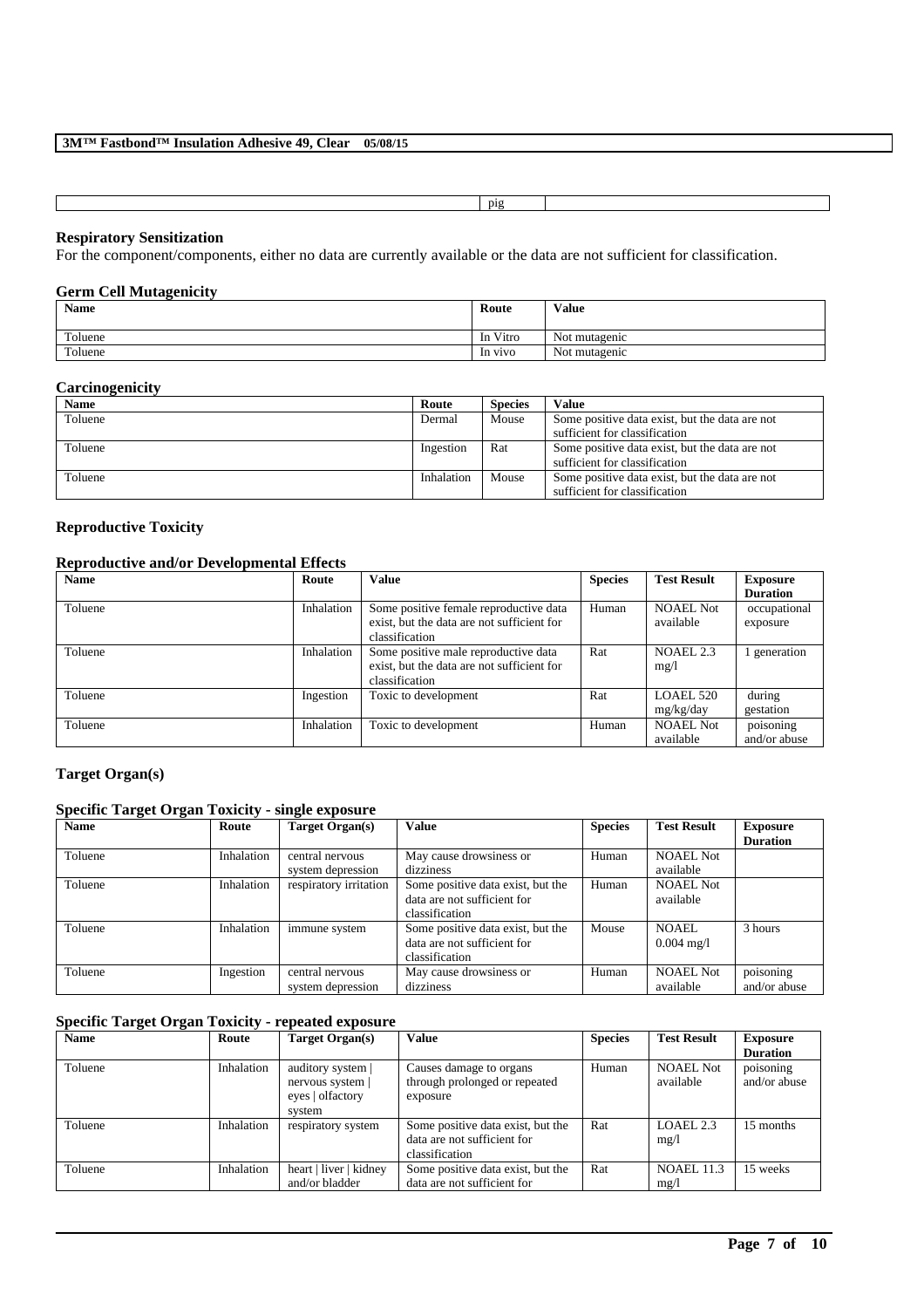|         |            |                                              | classification                                                                     |                               |                               |                          |
|---------|------------|----------------------------------------------|------------------------------------------------------------------------------------|-------------------------------|-------------------------------|--------------------------|
| Toluene | Inhalation | endocrine system                             | Some positive data exist, but the<br>data are not sufficient for<br>classification | Rat                           | <b>NOAEL 1.1</b><br>mg/1      | 4 weeks                  |
| Toluene | Inhalation | immune system                                | Some positive data exist, but the<br>data are not sufficient for<br>classification | Mouse                         | NOAEL Not<br>available        | 20 days                  |
| Toluene | Inhalation | bone, teeth, nails,<br>and/or hair           | Some positive data exist, but the<br>data are not sufficient for<br>classification | Mouse                         | <b>NOAEL 1.1</b><br>mg/1      | 8 weeks                  |
| Toluene | Inhalation | hematopoietic<br>system   vascular<br>system | Some positive data exist, but the<br>data are not sufficient for<br>classification | Human                         | NOAEL Not<br>available        | occupational<br>exposure |
| Toluene | Ingestion  | nervous system                               | Some positive data exist, but the<br>data are not sufficient for<br>classification | Rat                           | <b>NOAEL 625</b><br>mg/kg/day | 13 weeks                 |
| Toluene | Ingestion  | heart                                        | Some positive data exist, but the<br>data are not sufficient for<br>classification | Rat                           | NOAEL.<br>2,500<br>mg/kg/day  | 13 weeks                 |
| Toluene | Ingestion  | liver   kidney and/or<br>bladder             | Some positive data exist, but the<br>data are not sufficient for<br>classification | Multiple<br>animal<br>species | NOAEL.<br>2,500<br>mg/kg/day  | 13 weeks                 |
| Toluene | Ingestion  | hematopoietic<br>system                      | Some positive data exist, but the<br>data are not sufficient for<br>classification | Mouse                         | <b>NOAEL 600</b><br>mg/kg/day | 14 days                  |
| Toluene | Ingestion  | endocrine system                             | Some positive data exist, but the<br>data are not sufficient for<br>classification | Mouse                         | <b>NOAEL 105</b><br>mg/kg/day | 28 days                  |
| Toluene | Ingestion  | immune system                                | Some positive data exist, but the<br>data are not sufficient for<br>classification | Mouse                         | <b>NOAEL 105</b><br>mg/kg/day | 4 weeks                  |

# **Aspiration Hazard**

| . .<br><b>Name</b> | Value      |
|--------------------|------------|
| $\mathbf{r}$       | hazaro     |
| oluene             | Aspiration |

**Please contact the address or phone number listed on the first page of the SDS for additional toxicological information on this material and/or its components.**

# **SECTION 12: Ecological information**

# **Ecotoxicological information**

Please contact the address or phone number listed on the first page of the SDS for additional ecotoxicological information on this material and/or its components.

# **Chemical fate information**

Please contact the address or phone number listed on the first page of the SDS for additional chemical fate information on this material and/or its components.

# **SECTION 13: Disposal considerations**

# **13.1. Disposal methods**

Dispose of contents/ container in accordance with the local/regional/national/international regulations.

Dispose of waste product in a permitted industrial waste facility. As a disposal alternative, incinerate in a permitted waste incineration facility. Proper destruction may require the use of additional fuel during incineration processes. If no other disposal options are available, waste product that has been completely cured or polymerized may be placed in a landfill properly designed for industrial waste. Empty drums/barrels/containers used for transporting and handling hazardous chemicals (chemical substances/mixtures/preparations classified as Hazardous as per applicable regulations) shall be considered, stored, treated & disposed of as hazardous wastes unless otherwise defined by applicable waste regulations.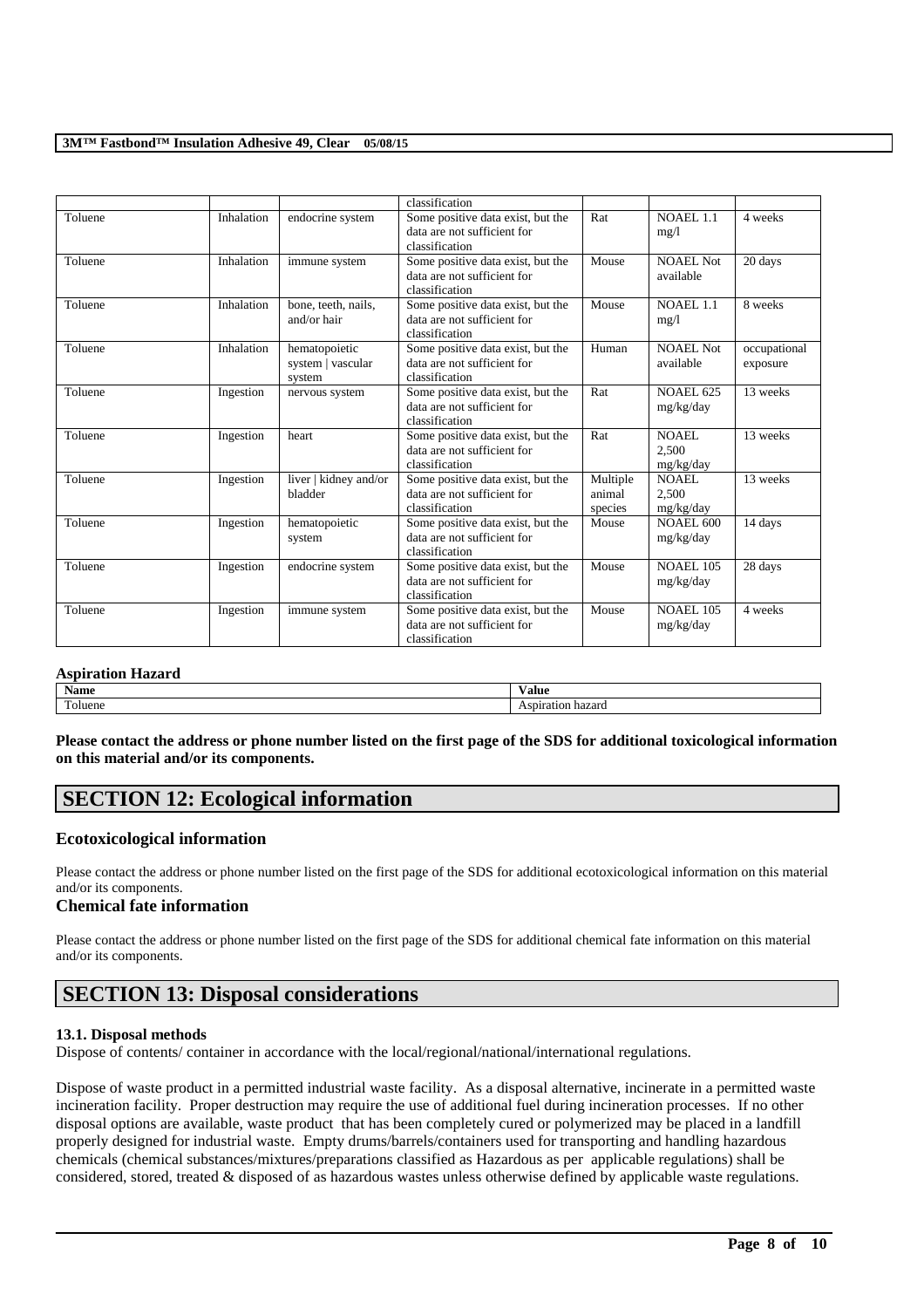Consult with the respective regulating authorities to determine the available treatment and disposal facilities.

**EPA Hazardous Waste Number (RCRA):** Not regulated

# **SECTION 14: Transport Information**

Not regulated per U.S. DOT, IATA or IMO.

*These transportation classifications are provided as a customer service. As the shipper YOU remain responsible for complying with all applicable laws and regulations, including proper transportation classification and packaging. 3M transportation classifications are based on product formulation, packaging, 3M policies and 3M understanding of applicable current regulations. 3M does not guarantee the accuracy of this classification information. This information applies only to transportation classification and not the packaging, labeling, or marking requirements. The original 3M* package is certified for U.S. ground shipment only. If you are shipping by air or ocean, the package may not meet *applicable regulatory requirements.* 

# **SECTION 15: Regulatory information**

# **15.1. US Federal Regulations**

Contact manufacturer for more information **311/312 Hazard Categories:**

Fire Hazard - No Pressure Hazard - No Reactivity Hazard - No Immediate Hazard - Yes Delayed Hazard - Yes

# **15.2. State Regulations**

Contact manufacturer for more information

# **15.3. Chemical Inventories**

The components of this product are in compliance with the chemical notification requirements of TSCA.

Contact manufacturer for more information

# **15.4. International Regulations**

Contact manufacturer for more information

**This SDS has been prepared to meet the U.S. OSHA Hazard Communication Standard, 29 CFR 1910.1200.**

# **SECTION 16: Other information**

### **NFPA Hazard Classification**

**Health:** 1 **Flammability:** 1 **Instability:** 0 **Special Hazards:** None

National Fire Protection Association (NFPA) hazard ratings are designed for use by emergency response personnel to address the hazards that are presented by short-term, acute exposure to a material under conditions of fire, spill, or similar emergencies. Hazard ratings are primarily based on the inherent physical and toxic properties of the material but also include the toxic properties of combustion or decomposition products that are known to be generated in significant quantities.

| <b>Document Group:</b> | $09 - 4085 - 8$ | <b>Version Number:</b>  | 15.00    |
|------------------------|-----------------|-------------------------|----------|
| <b>Issue Date:</b>     | 05/08/15        | <b>Supercedes Date:</b> | 07/28/10 |